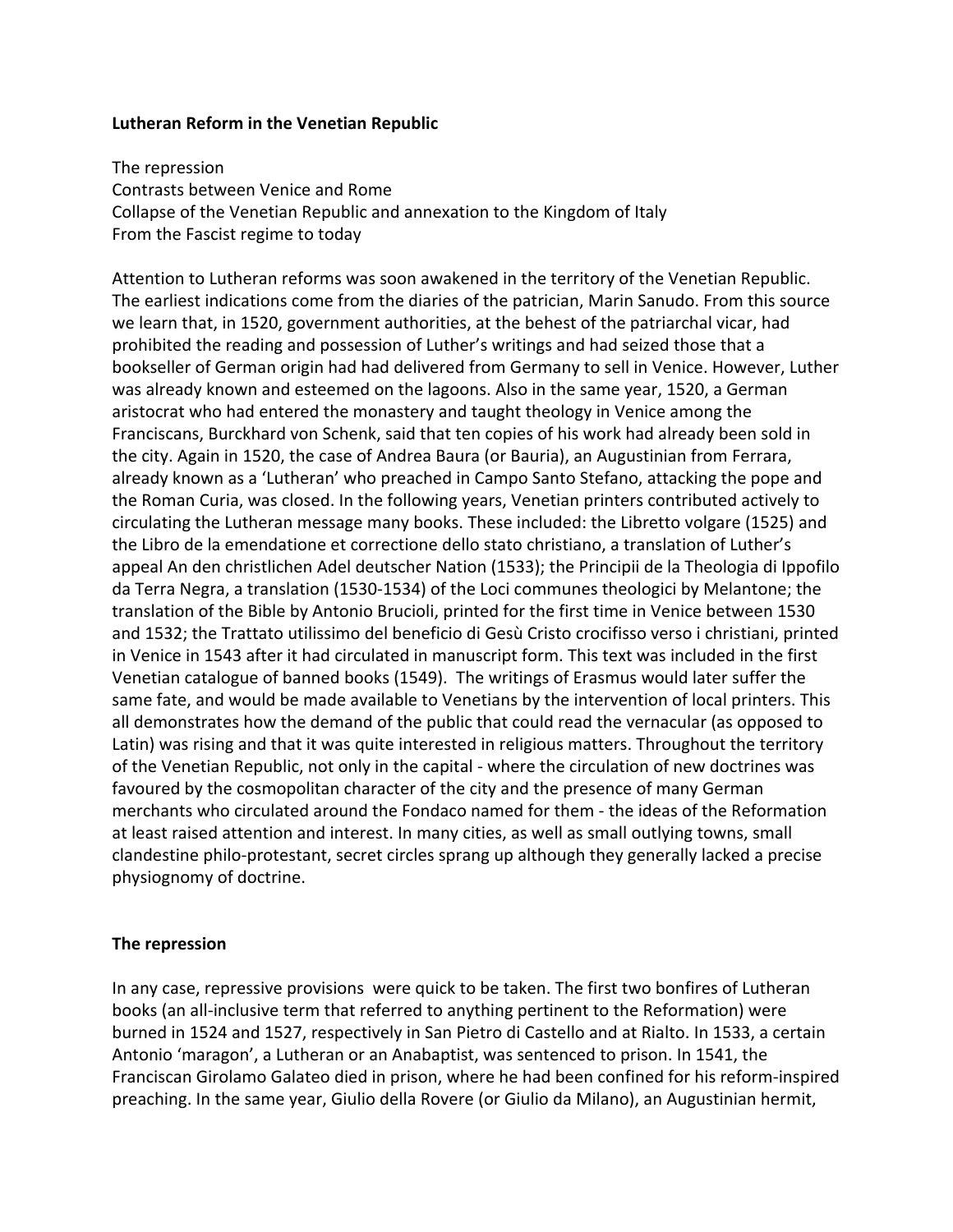was incarcerated for the heretical content of his Lenten services; however, in 1543 he succeeded in escaping and crossed the Alps. In 1547, Baldo Lupetino, a Franciscan originally from Albona, was sentenced to life imprisonment but was put to death in 1556 for the religious propaganda that he conducted among the prisoners. Another martyr of evangelical faith was Bartolomeo Fonzio, a Franciscan and probable translator of the *Libro de la emendatione*, author of some religious writings that have survived, who was put to death in 1562. The diffusion of Anabaptism was the cause of great concern to rulers because of its social and political implications. In October 1550, the representatives of this doctrine met in Venice for a synod convoked to heal the fracture provoked by the emergence in the heart of the movement of the Nontrinitarian doctrine. The following year, the betrayal of a former follower, Pietro Manelfi, opened the way to a systematic persecution that succeeded in crushing the Venetian Anabaptism movement by death, abjuration or emigration of its members. The execution of heretics was done publicly on the Veneto mainland, usually by burning at the stake or decapitation. In Venice, however, to avoid giving the heresy inappropriate publicity and, at the same time, to maintain the Republic's reputation for tolerance, executions were conducted secretly by strangling in prison or, much more frequently, by night-time drowning at sea. The death sentences for heresy pronounced in Venice during the 16th century were not very numerous, perhaps a total of less than thirty, although it is impossible to establish the exact number, just as it is impossible for the other territories subject to the Republic. Of all the inquisition courts active in the Veneto area - and each diocese had its own tribunal - the only archives that are currently accessible are those of Venice, Udine and Rovigo, but even in these a part of the material has been dispersed. There had been an inquisition tribunal, composed of three noblemen, in Venice from 1249. Its duty was to report heretics to the episcopal authority. Between the 14th and 15th century, the activity of this tribunal continued to diminish due to the disappearance of heretical phenomena of any importance. When, on 21 July 1542 Paul III Farnese instituted the *Congregazione romana del Sant'Uffizio* with the papal bull *Licet ab initio*, the Venetian Inquisition also became a tribunal that depended directly on Rome. It did have an unusual physiognomy, however: in addition to the three ecclesiastical members - the partriarch, the papal nuncio and the inquisitor - the Venetian Sant'Ufficio also included, from 22 April 1547, three lay members of the aristocracy, called Deputies (or Sages) on heresy.

# **Contrasts between Venice and Rome**

When the peril of heresy had disappeared, Venice decided to limit the authority of the Inquisition at the end of the 16th century. In recent times, moreover, the relations between Veneto and the pontiff had been deteriorating for non-religious reasons, above all because of the Republic's tendency to transfer ecclesiastical properties into lay hands. The contrasts came to a head in 1606 with interdiction flung down on Venice by pope Paul V: Leonardo Donà, a catholic of rigid orthodoxy but just as firm in his defence of the rights of the Republic, and the scholarly Servite, Paolo Sarpi was called upon to sustain him. Much has been said about the true spiritual physiognomy - extremely evasive in reality - of this prelate who was in contact with various Italian and foreign intellectuals, both catholics and reformators, who was violently opposed to the Jesuits and held Protestant powers such as England and the Dutch Republic in great esteem. Some scholars have attributed him with a project to detach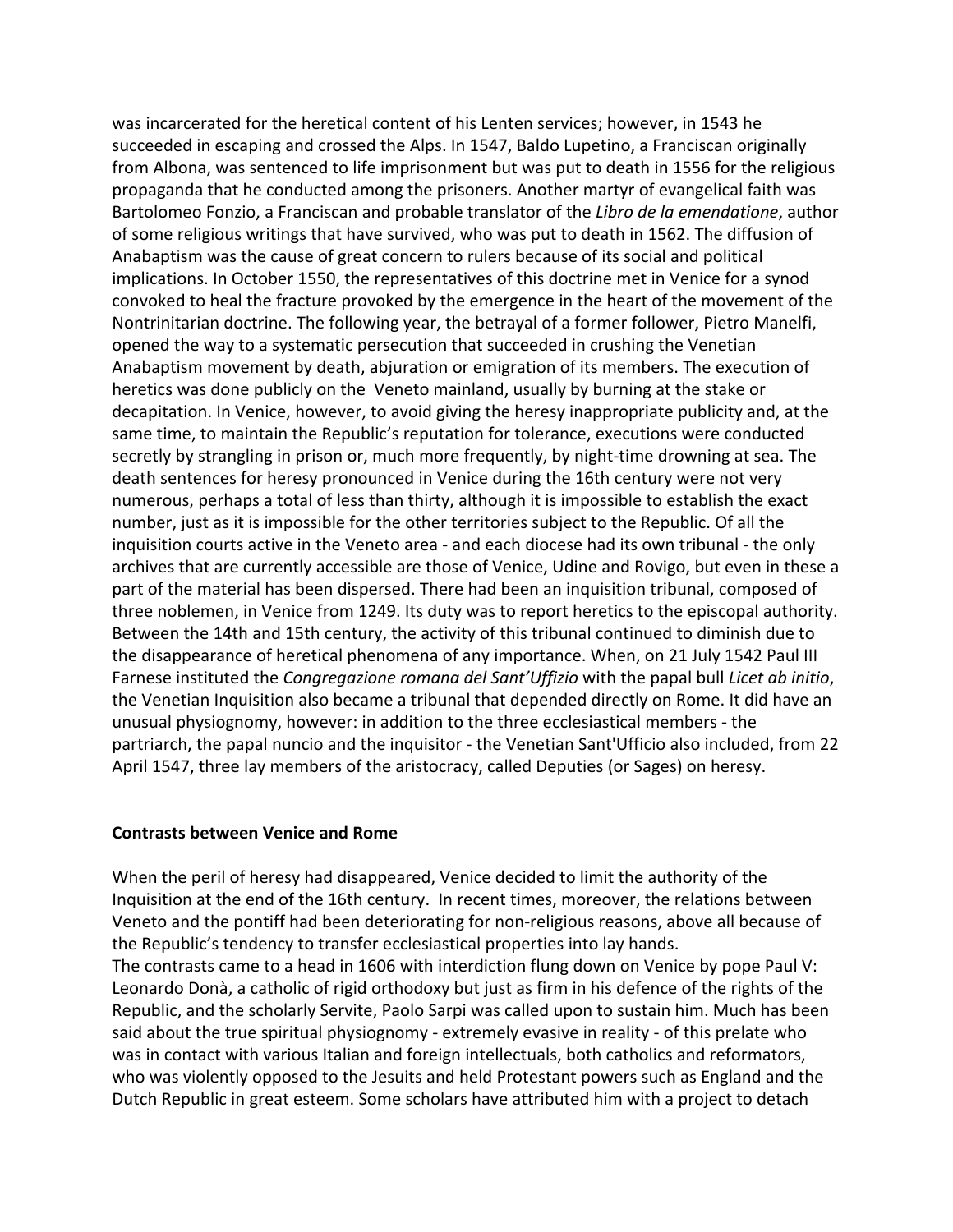Venice from the Roman rite, to induce it to organise an autonomous Church on the Anglican model. However, having resolved the controversy with Rome by means of a compromise in 1607, the anticlerical sentiments and the consequent sympathy for the Protestant world that the episode had stirred up in a significant part of the Venetian political and intellectual elite gradually died down. In 1657, the Jesuits who been expelled during the interdiction crisis, were readmitted to the city. For the rest of that century and the next, until the fall of the Republic, the Venetian *Sant'Uffizio* concerned itself much more with cases of superstition, magic and atheism than with Protestantism.

A Venetian, if a believer (religious indifference was rampant at all social levels), could not fail to identify fully with the Roman faith. Between 1647 and 1651, after a period of internal contrasts that resulted in the defeat of the Calvinists by the Lutheran majority, the German Protestants of the Fondaco organised themselves into a regular community, with a minister.

### **Collapse of the Venetian Republic and annexation to the Kingdom of Italy**

In 1806, after the collapse of the Republic and the annexation of Venice to the Kingdom of Italy, the community was forced to leave the Fondaco of the Germans, assigned to another function, and it was only in 1812 that it succeeded in obtaining, despite the protests of the ecclesiastical authorities, the assignment of an ancient confraternity, the Scuola dell'Angelo Custode in Campo SS Apostoli, for their place of worship. The new Lutheran church was solemnly inaugurated in 1813. It was only at the end of the century that the Anglican Church was officially founded in Venice. In 1898, a small group of English residents in Venice, guided by Sir Henry Layard, purchased a building in Campo San Vio that would become, according to the statute drafted the previous year, 'the English Church of Venice', for the use of the English and of Americans resident in Venice or just passing through. The church, dedicated to St George, is entrusted to a chaplain. Despite the limited number of English and American residents in Venice, the church is always filled by the many tourists who visit the city every year. For a stable reform presence in Venice, it was necessary to attend the annexation of the Veneto region to the Kingdom of Italy. This was realised by the Waldensians who, on 17 February 1848 had obtained civil and political rights from Carlo Alberto, including the right to leave their valleys freely. In 1866, Pastor Giovanni Davide Turin began a work of evangelisation in Venice with meetings held in his home. The Waldensian Church was officially founded in Venice with the name of the Italian Evangelical Church at Christmas 1867. The pastor was then Emilio Comba, to whose passion for historical research we owe the two-volume work, *I nostri protestanti*, published at the end of the past century but still useful to scholars of the Reformation in Italy. On Christmas Day 1868, the new seat of the church in Palazzo Cavagnis in Campo Santa Maria Formosa was inaugurated. The ground floor place of worship was inaugurated in 1908. Preaching activities were very intense in Venice and on the mainland, despite the reactions of extreme intolerance by Catholics. In 1885, discussions began about the opportunity to grant women the right to vote in church meetings. This right was granted in 1910, while women obtained the right to hold office in 1943, with the election of deaconess Rosetta Marchesan. The Free Christian Church was present in Italy in the years 1840-1850, and in Venice from 1880 with a place of worship at Cavalletto near Piazza San Marco. In 1890, it took the name of the Italian Evangelical Church. It was probably in 1875 that the Episcopal Methodist Church was